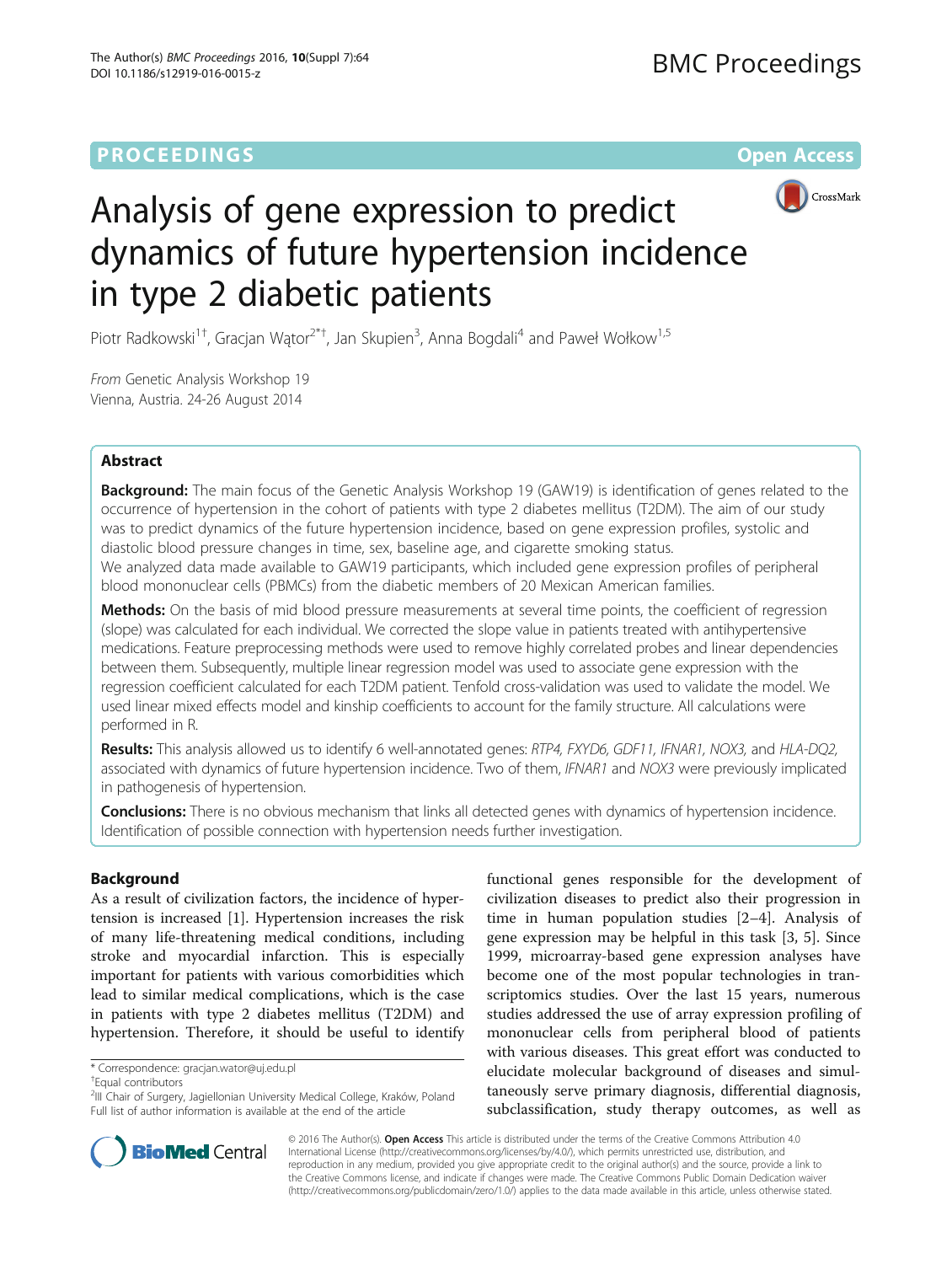<span id="page-1-0"></span>prognostic and predictive biomarkers [\[6\]](#page-4-0). One of the most challenging issues in transcriptomics is to understand complex diseases, such as hypertension, especially in combination with T2DM. To understand the occurrence and progression of hypertension it is important to understand gene expression and their correlation with the disease [[6](#page-4-0)]. In future, methods that simplify the evaluation of this molecular signature will be required for routine use in clinical decision making. The main assumption to conduct this type of research is that a set of messenger RNA molecules could indicate future health and/or a pathological condition. In our study, we want to identify predictors of dynamics of future hypertension incidence in patients who already developed T2DM and are at increased risk of cardiovascular complications.

## Methods

The San Antonio Family Heart Study collected phenotype data for 1371 patients and expression data were made available to Genetic Analysis Workshop 19 (GAW19) participants for 647 patients with T2DM [[7](#page-4-0)]. Only 502 patients had both data sets available and were neither hypertensive (systolic blood pressure <140 mmHg, diastolic blood pressure <90 mmHg) nor taking antihypertensive drugs at first visit. Blood was collected for gene expression analysis at the time of first blood pressure measurement. However, only 340 patients had also between 1 and 4 additional blood pressure measurements at various time points (1 to 19 years) after the first visit. Among 340 T2DM patients included in our analysis, 220 remained normotensive throughout the duration of the project, 38 were declared hypertensive based on blood pressure measurements, and 82 were declared hypertensive because they started to use antihypertensive drugs (Table 1).

To model future hypertension using gene expression data we applied linear model regression, multiple linear model regression, linear mixed models using kinship matrix, and K-fold cross-validation. All calculations were performed using Rstudio with additional packages like foreach, doParallel, plyr, reshape2, ggplot2, illuminaHumanv1.db, kinship2, Matrix, coxme, caret, FSelector. KING software was used to determine kinship coefficients from available genotype data (variant call format [VCF] files).

#### Calculation strategy

First we performed data filtering to obtain 340 patients.

Then we calculated the regression coefficient (slope) for each individual using linear regression with MBP (mid blood pressure defined as [systolic blood pressure (SBP) + diastolic blood pressure (DBP)]/2) as a dependent variable and time of subsequent measurements as an independent variable.

The group was divided as described above and we determined the median MBP value for each group.

We adjusted slope of every patient from group 3 (see Table 1) by adding a factor, which is the difference between the medians of the second and third groups.

#### Features preprocessing

We removed highly correlated probes and linear dependencies between them to reduce the number of probes to 340. Then we used univariate screen of these probes, to select probes which are associated with a slope at  $p \le 0.1$ , using the caret package.

This procedure selected 20 probes with association of expression at the level of  $p \le 0.1$ , which were used as predictors, together with age, cigarette smoking, and sex, in a multiple linear regression model.

For the last step of calculations we used K crossvalidation for resampling of our model.

For the following step of calculations we used K crossvalidation for resampling of our model.

Finally, we calculated kinship coefficient for each pair of individuals within families, using pedigree structure (kinship2 package) or using available genotype data (King software) and used kinship matrix in a linear mixed effects model.

From the initial study group we selected 340 patients without hypertension phenotype. Median values of the MBP slopes were 0.41; 1.77; 0.65 for first, second, and third group, respectively. Size of the consecutive groups was 220, 38, and 82 cases for the first, second, and third group, respectively.

Table 1 Characteristics of the study population

| Subgroup               | 1st                 | 2nd                 | 3rd                 |  |  |
|------------------------|---------------------|---------------------|---------------------|--|--|
| Developed hypertension | <b>NoHTN</b>        | <b>HTN</b>          | <b>HTN</b>          |  |  |
| Medications            | <b>NoBPM</b>        | <b>NoBPM</b>        | <b>BPM</b>          |  |  |
| Slope (median)         | 0.4138              | 1.7714              | 0.6546              |  |  |
| Number (340)           | 220                 | 38                  | 82                  |  |  |
| Age (median & range)   | 27.16 (15.96-78.59) | 36.34 (16.04-69.10) | 42.97 (19.32-71.29) |  |  |
| MBP (median & range)   | 89.5 (66-110.5)     | 96.25 (80-107.5)    | $97.00(71 - 111)$   |  |  |
|                        |                     |                     |                     |  |  |

BPM blood pressure medication, HTN developed hypertension, MBP mid blood pressure, NoBPM no blood pressure medications, NoHTN no developed hypertension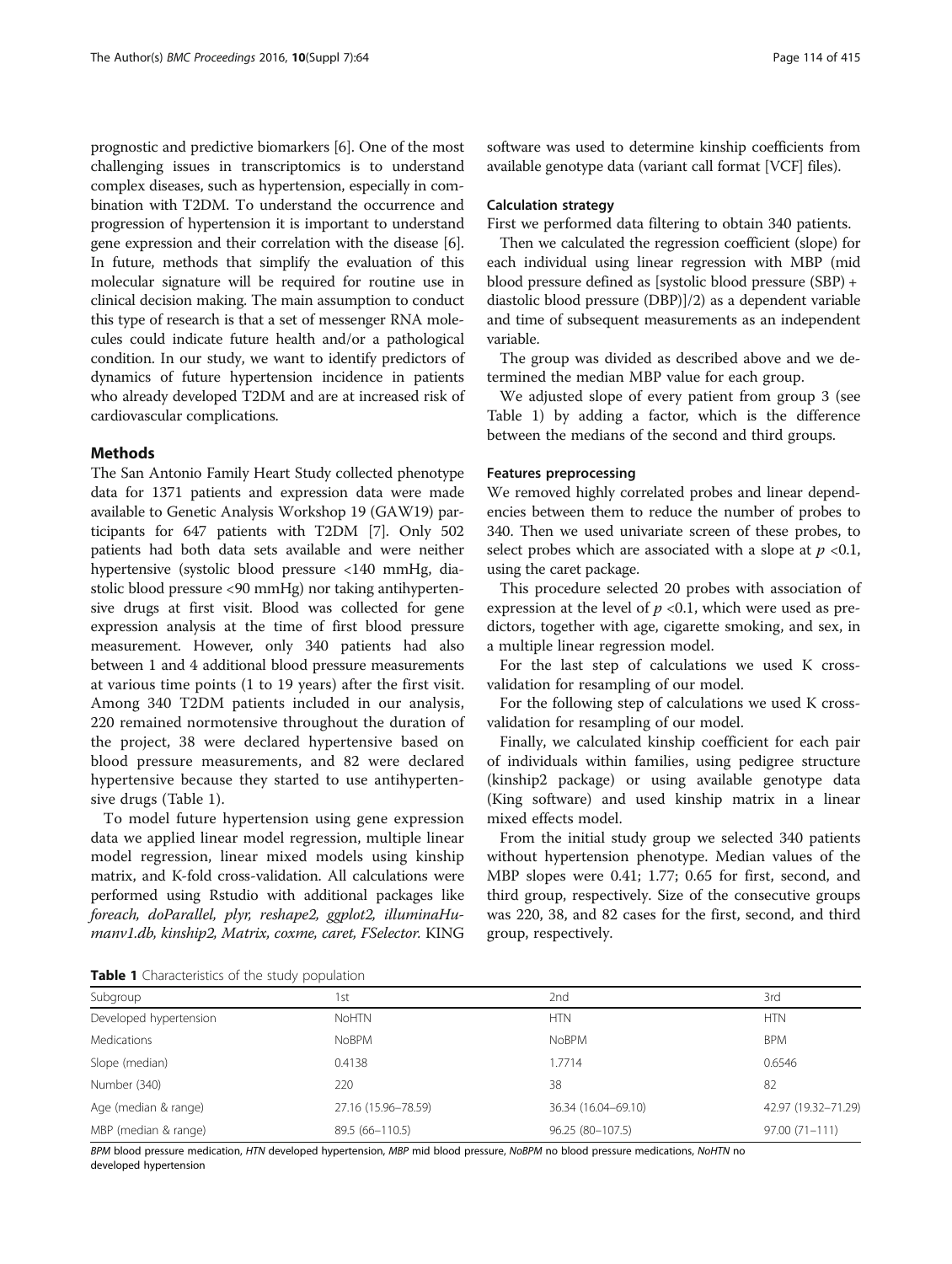#### Results

## Calculation of outcome variable

The first step was to calculate regression coefficient (slope), which represents dynamics of progression to hypertension. We used a linear regression model with mid baseline blood pressure data (MBP defined as [SBP + DBP]/2) as a dependent variable and measurement time data as an independent variable. Then we divided study group into 3 different phenotypes. First group consisted of patients who did not develop hypertension (NoHTN) and who do not take any blood pressure medications (NoBPM); the second group consisted of patients who developed hypertension (HTN) but are not treated for HTN (NoBPM); and the third group consisted of patients with developed HTN who take blood pressure medication (BPM). We determined median for each group (see Table [1](#page-1-0)).

## Discussion on the distribution mid blood pressure in each group

We checked distribution of MBP within groups. Surprisingly, MBP median value of the second and third groups was significantly higher than that observed in the first group (89.5; 96.25; and 97 mmHg for first, second, and third groups, respectively). This means that T2DM patients who later developed HTN, already had a tendency to have higher blood pressure at baseline, although still within the normal limits. However, based on these differences we could not provide a diagnostic test that supports clinical decision making. We can see the trend, but to create a clinically useful predictor we need a stronger discriminator, such as a set of genes.

We assume that patients from a third group would have a higher blood pressure at later measurements and, in consequence, a higher regression coefficient (slope), provided they do not take any medication. So, we adjusted slope of every patient from group 3 by adding the difference between median of the second and third groups' slopes.

## Strategy to select gene expression probes to model dynamics of hypertension

Use of more than 20,000 gene expression probes for modeling the response in 340 subjects in the form of a full model or univariate screen of probes does not provide a stable model. Therefore, we used feature preprocessing capabilities implemented in caret package of R to decrease the dimensionality of the data. First, we removed probes with highly correlated expressions, using as the cutoff point for probe removal correlations above 0.75. Subsequently, we removed linear dependencies between the probes. This resulted in reduction of the number of the probes used for further modeling from 20,634 – 340.

To construct the final model of dynamic progression to HTN, starting with preprocessed 340 probes, we performed a univariate screen of all probes with a linear regression model (lm function of R) against the slope. We included in the final model all probes with a  $p$  value of association of less than 0.1. We also forced into the model environmental covariates: age at the time of first examination, sex, and smoking status. The first predictor variable is age at the time of the first blood pressure measurements, which is identical to the time of blood drawing for gene expression analysis. As expected, the age was substantially higher in the second and third groups, in agreement with the tendency of pressure increase with age (median value 27.16; 36.34; 42.97 for first, second, and third groups, respectively). The next predictors are cigarette smoking and sex, included in the model as recorded during the first visit.

Fitting of these models to perform a univariate screen of all probes, results in selection of 20 probes associated with dynamics of HTN development at  $p$  value of less than 0.1. Together with 3 environmental variables, the final model includes 23 variables. The multiple R2 for this model is 0.2106, adjusted R2 is 0.1532 with a  $p$ value of  $9.11 \times 10^{-8}$ . Seven probes were significantly associated with the slope, these include probes for the following genes: RTP4, FXYD6, GDF11, IFNAR1, NOX3, and HLA-DQA2, as well as 1 probe with lack of annotation (Table 2).

#### Validation of the model

We validated this model using 10-fold cross-validation. R2 of the cross-validated full model was 0.1459.

#### Testing for the possible family effects

We calculated kinship coefficients for each pair of individuals within the families. Kinship coefficients were calculated in 1 of 2 ways: either using provided pedigree structure (kinship2 package of R) or using genotype data (KING: kinship based inference for GWAS [genome-wide association studies]). Genotype data were available for 200 individuals

| <b>Table 2</b> List of significantly associated genes after fitting linear |  |  |  |
|----------------------------------------------------------------------------|--|--|--|
| model                                                                      |  |  |  |

| Number <sup>a</sup> | Probe number  | p value    | Gene name       |
|---------------------|---------------|------------|-----------------|
|                     | GI 11545889.S | 0.01759156 | RTP4            |
|                     | GI 11612654.S | 0.02029625 | <b>FXYD6</b>    |
| ζ                   | GI 10863872.S | 0.02288918 | NA <sup>b</sup> |
| 4                   | GI 11641418.S | 0.02806682 | GDF11           |
| 5                   | GI 10835182.S | 0.03843530 | <b>IFNAR1</b>   |
| 6                   | GI 11136625.S | 0.03981958 | NOX3            |
|                     | GI 11095446.S | 0.04552203 | HLA-DOA2        |

<sup>a</sup>Number of probes with a p value of less than 0.05<sup>b</sup>Not applicable (NA)

<sup>b</sup>Not applicable (NA)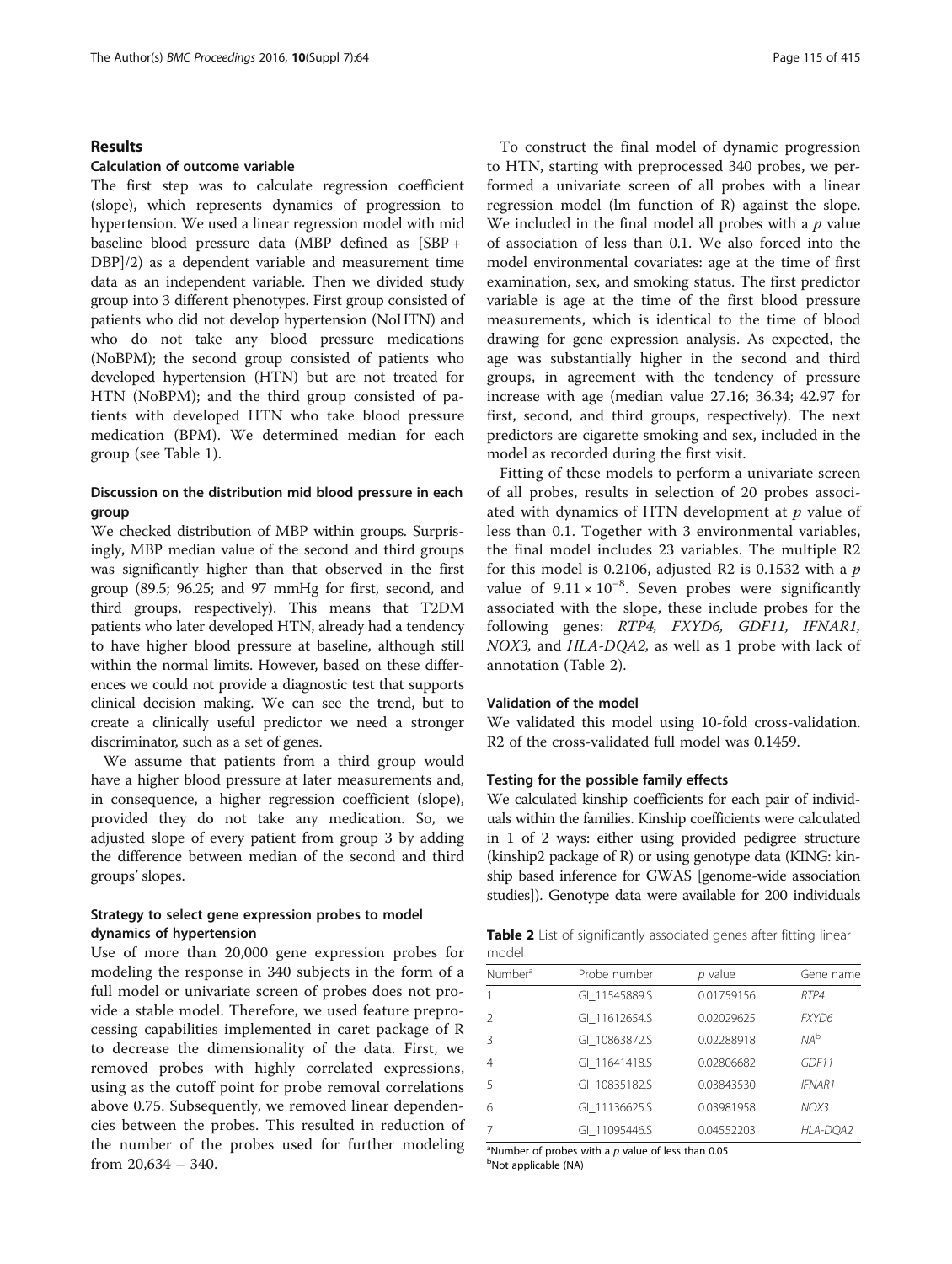from our data set. Kinship coefficients calculated with these 2 approaches were nearly identical. No misparenting events, sample mixup, or hidden family structure were detected (data not shown). To avoid decrease in our sample size, we used kinship coefficients calculated from pedigree structure in all further analyses.

To incorporate kinship coefficients in the linear mixed effects model we used the coxme package of R with a function lmekin. No random effects of family structure were associated with the slope in this model (Table 3).

### **Discussion**

We performed our analysis so as to identify genes whose expression can predict the dynamics of future HTN incidence in T2DM patients. We identified 6 well-annotated genes (RTP4, FXYD6, GDF11, IFNAR1, NOX3, and HLA-DQ2) and 1 probe that does not correspond to any gene, which fulfill that criterion and remain significantly associated with our outcome after cross-validation.

However, we have to stress that the data set provided for analysis has several limitations. Analysis of gene expression has shifted in the past few years from microarrays to next-generation sequencing of RNA. New methods provide better dynamic range and allow the finding of unexpected transcripts. Even the type of microarrays used in this study is suboptimal; exon microarrays could allow us to discriminate between alternative transcripts, which may play an important role in development of HTN.

The study group is not very big by current standards. Nowadays, microarray experiments involve often tens of thousands of subjects. Taken together, the power to identify true associations of gene expression with HTN, if they exist at all, is diminished. The environmental data are quite scarce, too - only age at baseline, smoking status, and sex are available. This group of patients is probably quite heterogenous. We have no information about age of onset of diabetes, duration of diabetes, current body mass index, glycemic control, or pharmacotherapy

Table 3 List of significantly associated genes after fitting linear mixed effects model using a kinship matrix

| Number <sup>a</sup> | Probe number  | p value    | Gene name       |
|---------------------|---------------|------------|-----------------|
|                     | GI 11545889.S | 0.01788168 | RTP4            |
| 2                   | GI 11612654.S | 0.01858857 | <b>FXYD6</b>    |
| Β                   | GI 10863872.S | 0.02286732 | NA <sup>b</sup> |
| $\overline{4}$      | GI 11641418.S | 0.02691985 | GDF11           |
| 5                   | GI 11136625.S | 0.03940994 | NOX3            |
| 6                   | GI 10835182.S | 0.04374117 | <b>IFNAR1</b>   |
|                     | GI 11095446.S | 0.04893729 | HLA-DOA2        |

<sup>a</sup>Number of probes with a p value of less than 0.05<br><sup>b</sup>Not applicable (NA)

<sup>b</sup>Not applicable (NA)

Another open question is whether peripheral blood mononuclear cells (PBMCs) are an adequate source of information in this context. Maybe a liver, adipose tissue, muscle or pancreatic biopsy, being closer to the pathogenesis of diabetes, could be a better source of information than PBMCs? Possibly a renal tissue would be more informative for HTN? Unfortunately, these tissue fragments are very hard to obtain. On the other hand, mononuclear cells are involved in the development of inflammation, which is one of the causal pathways of HTN. Nevertheless, this data set provides an interesting opportunity to check the modeling strategy in prediction of the events distant in time.

We decided to construct the outcome variable that captured scattered-in-time information about blood pressure measurements. The slope of blood pressure changes allows us to deal efficiently with the situation in which time of consecutive patient visits and blood pressure changes was quite irregular. Our concern was that the slope of blood pressure changes was rather flat among patients identified as hypertensive based on antihypertensive treatment they used - quite efficiently for the majority of them, as the data show. We decided that the best available correction would be to adjust their slope by a factor seen in patients identified as hypertensive based on their blood pressure.

Another difficulty we encountered was a large number of features (more than 20,000) to be analyzed with a rather modest number of subjects (only 340). To avoid instability of the model created in such a situation, we implemented feature reduction techniques, which reduced the number of probes to several hundred. We removed highly correlated probes. The univariate screen provided us with a list of 20 probes, 6 of which were significantly associated with the slope and remained significant after 10-fold crossvalidation. Linear mixed model, with family structure as a random effect, showed that no family membership is a significant factor for this dynamics.

We could not explain the potential association of all found genes with dynamics of HTN incidence. Interestingly, however, 2 of these genes were previously associated with HTN in the available literature. NOX3 is one of the isoforms of nicotinamide adenine dinucleotide phosphate (NADPH) oxidase, an enzyme-producing reactive oxygen species associated with renal function and a risk of diabetic nephropathy and HTN in Africans [[8\]](#page-4-0). Recently, type I interferon, which mediates its effects through interferon-alpha receptor-1 gene (IFNAR1) was implicated in pulmonary HTN [\[9](#page-4-0)]. It is not known whether this gene may also have a role in systemic HTN, especially in diabetic patients.